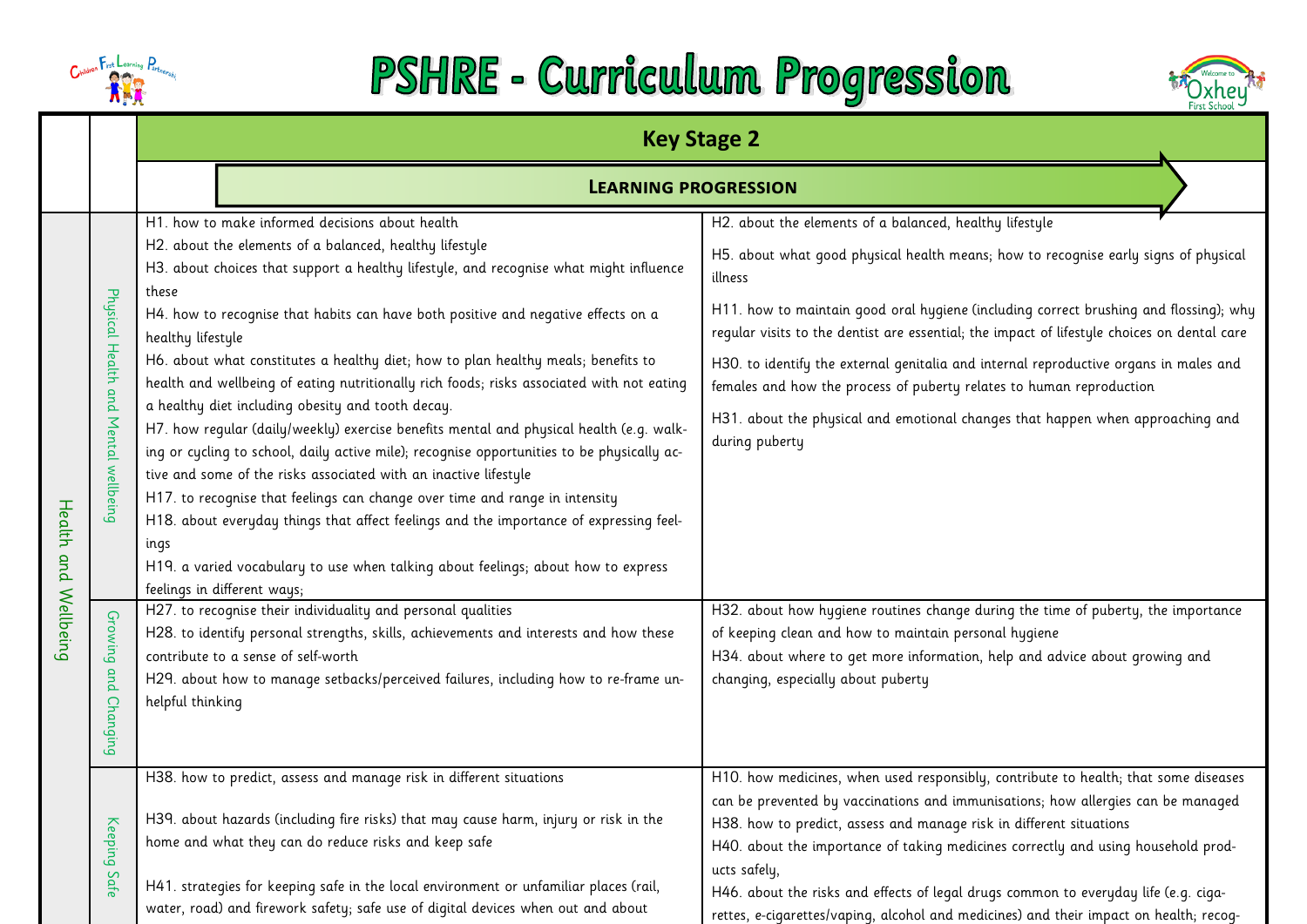

|                                       | <b>Cycle A Health and Wellbeing</b>                                                                                                                                                                                                                                                                                                                                                                                              |                                                                                                                                                                                                                                                                                                                                                                                                                                                                              |                                                                                                                                                                                                                                 |
|---------------------------------------|----------------------------------------------------------------------------------------------------------------------------------------------------------------------------------------------------------------------------------------------------------------------------------------------------------------------------------------------------------------------------------------------------------------------------------|------------------------------------------------------------------------------------------------------------------------------------------------------------------------------------------------------------------------------------------------------------------------------------------------------------------------------------------------------------------------------------------------------------------------------------------------------------------------------|---------------------------------------------------------------------------------------------------------------------------------------------------------------------------------------------------------------------------------|
|                                       | <b>Physical Health and Wellbeing</b>                                                                                                                                                                                                                                                                                                                                                                                             | Growing and Changing                                                                                                                                                                                                                                                                                                                                                                                                                                                         | <b>Keeping Safe</b>                                                                                                                                                                                                             |
| Curriculum<br>Progression<br>Code     | H1 H2 H3 H4 H6 H7                                                                                                                                                                                                                                                                                                                                                                                                                | H27 H28 H29 (Year 3)<br>H30 H31 H32 H34 (Year 4 only)                                                                                                                                                                                                                                                                                                                                                                                                                        | H38 H39 H41                                                                                                                                                                                                                     |
| Skills Vocabu-<br>lary                | make links, ask questions, discuss, question, identify, investigate compare and contrast, explore, consider, reflect                                                                                                                                                                                                                                                                                                             |                                                                                                                                                                                                                                                                                                                                                                                                                                                                              |                                                                                                                                                                                                                                 |
| Vocabulary<br>introduced/<br>embedded | decision,<br>healthy choices<br>internal needs<br>external needs<br>lifestyles<br>balance<br>wellbeing,<br>mental health<br>physical health<br>habits<br>obesity<br>nutrition                                                                                                                                                                                                                                                    | qualities<br>achievement<br>failure<br>setbacks<br>Unique<br>Assertive<br>Year 4<br>Transition<br>hygiene<br>puberty<br>menstruation                                                                                                                                                                                                                                                                                                                                         | fire safety<br>risk<br>assess<br>manage<br>hazard                                                                                                                                                                               |
| I know that/<br>how to                | that the choices I make in daily life could affect my health<br>how to identify healthy and unhealthy choices<br>that people can be helped to make healthy choices and what might<br>negatively influence them<br>that habits can start and they can be maintained, changed or stopped<br>that habits can have a positive or negative affect<br>that regular exercise has positive benefits for my mental and physical<br>health | that everyone is an individual and has unique and valuable contri-<br>butions to make<br>that strengths and interests from part of a persons identify<br>how to identify my own personal strengths and interests<br>how to recognise challenges to my self worth<br>how to manage setbacks<br>that we experience physical and mental changes as we grow older<br>that hygiene routines during puberty are important<br>how to get information and advice about growing older | how to identify hazards in the home and at school<br>how to manage risk in everyday situations<br>how to be fire safe at home<br>how to keep safe in the local environment (including road, rail, water<br>and firework safety) |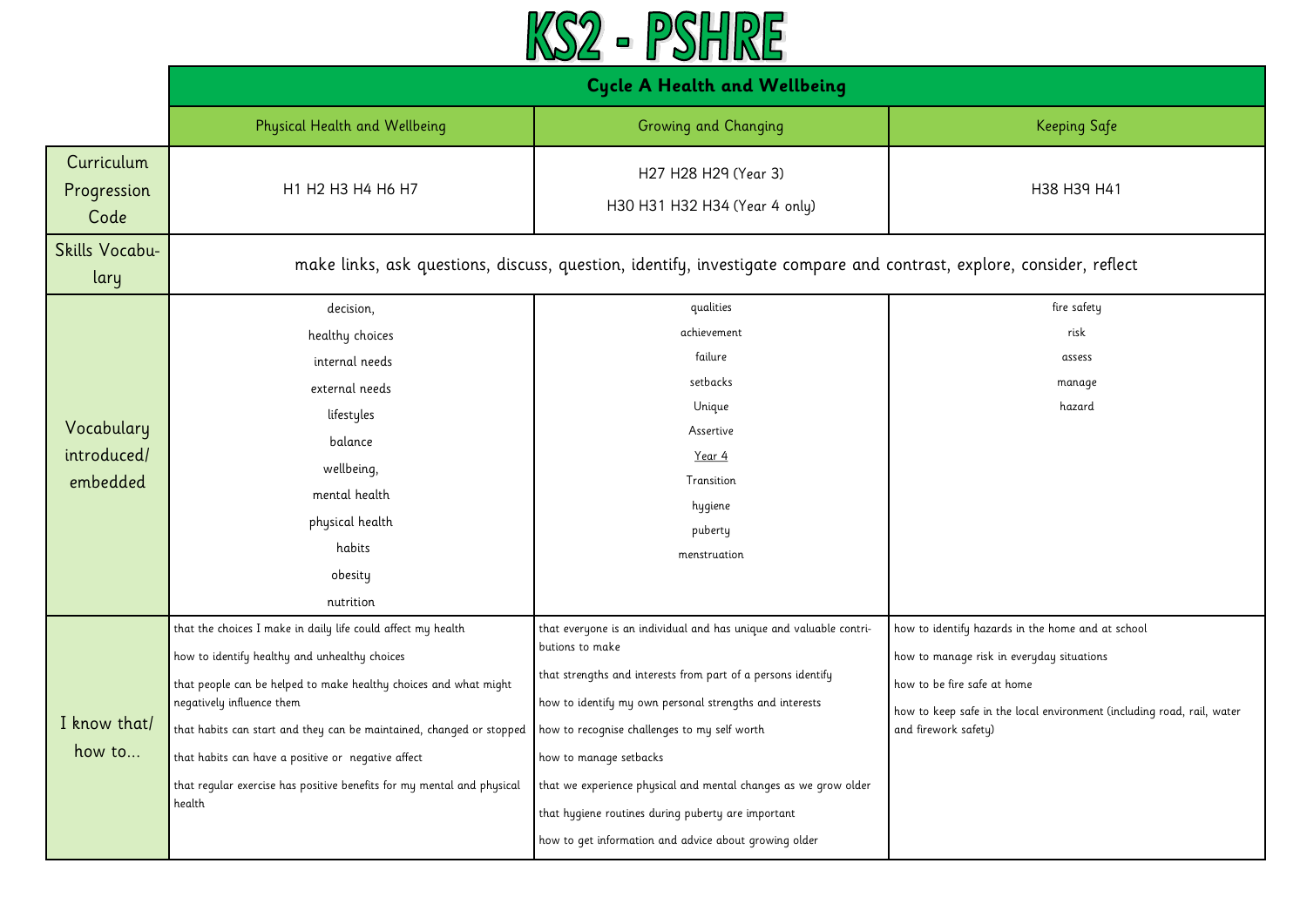

|                                   | <b>Cycle B Health and Wellbeing</b>                |                                                                                                                                             |                                                                                         |
|-----------------------------------|----------------------------------------------------|---------------------------------------------------------------------------------------------------------------------------------------------|-----------------------------------------------------------------------------------------|
|                                   | Physical Health and Wellbeing                      | Growing and Changing                                                                                                                        | <b>Keeping Safe</b>                                                                     |
| Curriculum<br>Progression<br>Code | H17 JH18 H19                                       | H27 H28 H29<br>H30 H31 H32 H34 (Year 4 only)                                                                                                | H10 H40 H46                                                                             |
|                                   |                                                    | Engage with Talk about Explore Ask questions Recognise Listen and respond Find out about Identify Hear and respond Listen to Find out about |                                                                                         |
|                                   | feelings                                           | qualities                                                                                                                                   | medicine                                                                                |
|                                   | express                                            | achievement                                                                                                                                 | disease                                                                                 |
|                                   | intensity                                          | failure                                                                                                                                     | vaccination                                                                             |
|                                   | affect                                             | setbacks                                                                                                                                    | immunisation                                                                            |
| Vocabulary                        |                                                    | unique                                                                                                                                      | responsible                                                                             |
| introduced/                       |                                                    | assertive                                                                                                                                   |                                                                                         |
| embedded                          |                                                    | Year 4                                                                                                                                      |                                                                                         |
|                                   |                                                    | transition                                                                                                                                  |                                                                                         |
|                                   |                                                    | hygiene                                                                                                                                     |                                                                                         |
|                                   |                                                    | puberty                                                                                                                                     |                                                                                         |
|                                   |                                                    | menstruation                                                                                                                                |                                                                                         |
|                                   | that feelings can change overtime                  | that everyone is an individual and has unique and valuable contribu-                                                                        | that it is important to take medicines correctly                                        |
|                                   | how my feelings can be affected by everyday things | tions to make                                                                                                                               | that some diseases can be prevented by vaccinations and immunisations                   |
|                                   | how to express my feelings in different ways       | that strengths and interests from part of a persons identify                                                                                | how to use household products safely                                                    |
|                                   |                                                    | how to identify my own personal strengths and interests                                                                                     | that common drugs can affect health and wellbeing (alcohol, cigarettes                  |
| I know that/                      |                                                    | how to recognise challenges to my self worth                                                                                                | and medicines)                                                                          |
| how to                            |                                                    | how to manage setbacks                                                                                                                      | That different drugs have different effects and that all drugs may have<br>side effects |
|                                   |                                                    | that we experience physical and mental changes as we grow older                                                                             | That there are risks associated with drugs common to everyday life                      |
|                                   |                                                    | that hygiene routines during puberty are important                                                                                          | That for some people using drugs can become a habit which is difficult                  |
|                                   |                                                    | how to get information and advice about growing older                                                                                       | to break                                                                                |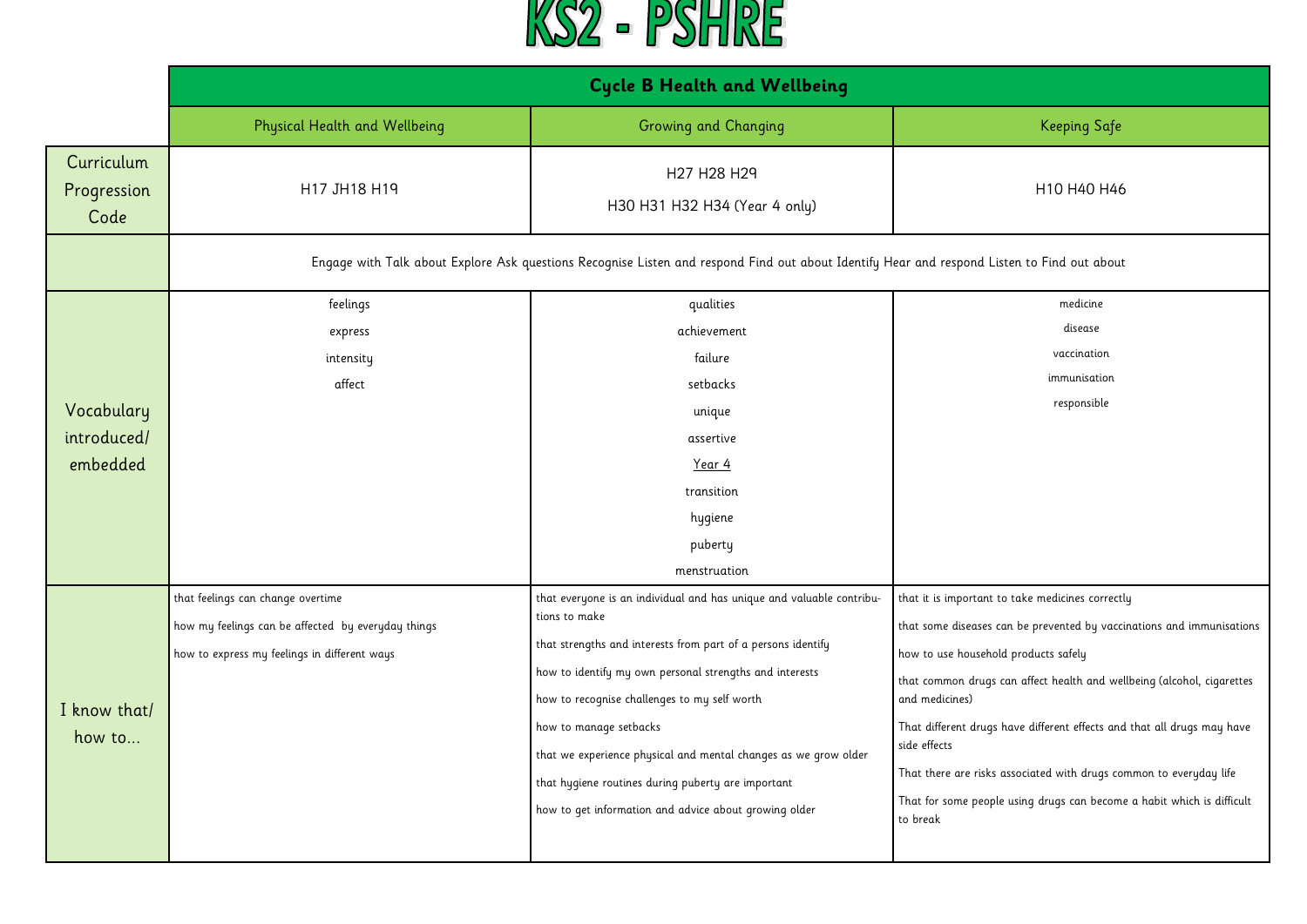

## PSHRE - Curriculum Progression



|                                |                                                                    |                                                                                                                                                                                                                                                                                                                                                                                                                                                                                                                                                   | <b>Key Stage 2</b>                                                                                                                                                                                                                                                                                                                                                                         |  |
|--------------------------------|--------------------------------------------------------------------|---------------------------------------------------------------------------------------------------------------------------------------------------------------------------------------------------------------------------------------------------------------------------------------------------------------------------------------------------------------------------------------------------------------------------------------------------------------------------------------------------------------------------------------------------|--------------------------------------------------------------------------------------------------------------------------------------------------------------------------------------------------------------------------------------------------------------------------------------------------------------------------------------------------------------------------------------------|--|
|                                |                                                                    |                                                                                                                                                                                                                                                                                                                                                                                                                                                                                                                                                   | <b>LEARNING PROGRESSION</b>                                                                                                                                                                                                                                                                                                                                                                |  |
|                                | <b>Belonging</b><br>$\overline{c}$<br>$\bar{\mathbf{q}}$<br>Commu- | L1. to recognise reasons for rules and laws; consequences of not adhering<br>to rules and laws<br>L2. to recognise there are human rights, that are there to protect every-<br>one<br>L3. about the relationship between rights and responsibilities                                                                                                                                                                                                                                                                                              | L4. the importance of having compassion towards others; shared responsibilities we all have for<br>caring for other people and living things; how to show care and concern for others<br>L6. about the different groups that make up their community; what living in a community means<br>L7. to value the different contributions that people and groups make to the community            |  |
| Living<br>5<br>the Wider World | Media Literacy<br>and<br>Digital                                   | L11. recognise ways in which the internet and social media can be used<br>both positively and negatively<br>L12. how to assess the reliability of sources of information online; and<br>how to make safe, reliable choices from search results                                                                                                                                                                                                                                                                                                    | L13 about some of the different ways information and data I shared and used online, including<br>for commercial purposes<br>L14 about how information on the internet is ranked, selected and targeted at specific individuals<br>and groups; that connected devices can share information                                                                                                 |  |
|                                | Money and Work                                                     | L25. to recognise positive things about themselves and their achieve-<br>ments; set goals to help achieve personal outcomes<br>L26. that there is a broad range of different jobs/careers that people can<br>have; that people often have more than one career/type of job during<br>their life<br>L27. about stereotypes in the workplace and that a person's career aspi-<br>rations should not be limited by them<br>L30. about some of the skills that will help them in their future careers<br>e.g. teamwork, communication and negotiation | L17. about the different ways to pay for things and the choices people have about this<br>L19. that people's spending decisions can affect others and the environment (e.g. Fair trade, buy-<br>ing single-use plastics, or giving to charity)<br>L20. to recognise that people make spending decisions based on priorities, needs and wants<br>L21. different ways to keep track of money |  |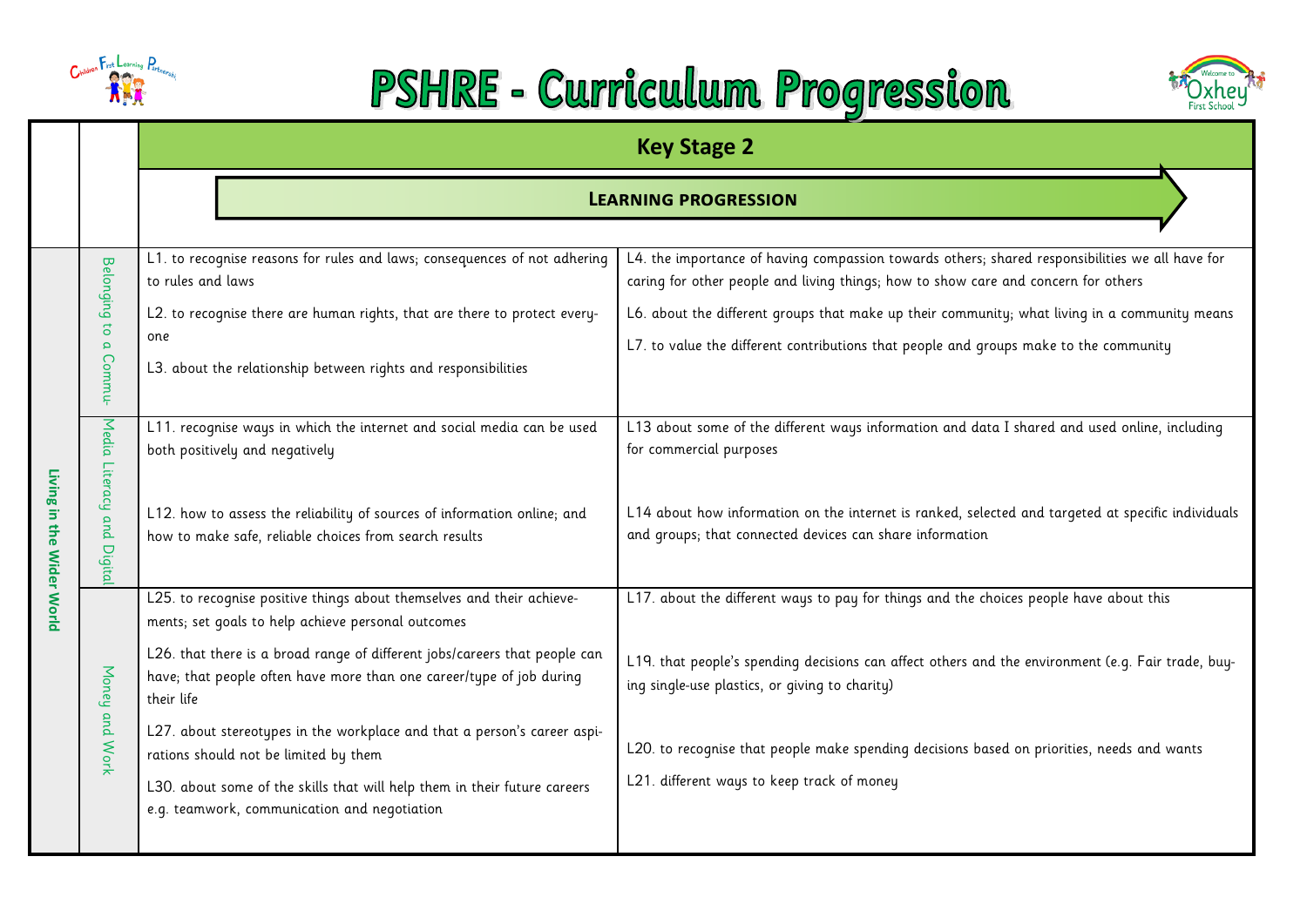

|                                       | <b>Cycle A Living in the Wider World</b>                                                                                                                                                                                                                                                                          |                                                                                                                                                                                                                                                                                         |                                                                                                                                                                                                               |
|---------------------------------------|-------------------------------------------------------------------------------------------------------------------------------------------------------------------------------------------------------------------------------------------------------------------------------------------------------------------|-----------------------------------------------------------------------------------------------------------------------------------------------------------------------------------------------------------------------------------------------------------------------------------------|---------------------------------------------------------------------------------------------------------------------------------------------------------------------------------------------------------------|
|                                       | Belonging to a Community                                                                                                                                                                                                                                                                                          | Media Literacy and Digital Resilience                                                                                                                                                                                                                                                   | Money and Work                                                                                                                                                                                                |
| Curriculum<br>Progression<br>Code     | L1 L2 L3 L4                                                                                                                                                                                                                                                                                                       | L11 L12                                                                                                                                                                                                                                                                                 | L25 L26 L27 L30                                                                                                                                                                                               |
|                                       |                                                                                                                                                                                                                                                                                                                   | Engage with Talk about Explore Ask questions Recognise Listen and respond Find out about Identify Hear and respond Listen to Find out about                                                                                                                                             |                                                                                                                                                                                                               |
| Vocabulary<br>introduced/<br>embedded | rules<br>law<br>consequence<br>human rights<br>rights and responsibilities<br>compassion<br>concern                                                                                                                                                                                                               | internet<br>social media<br>reliability<br>source<br>information                                                                                                                                                                                                                        | achievement<br>goal<br>personal<br>positive                                                                                                                                                                   |
| I know that/<br>how to                | how to show compassion towards others in need<br>that there are reasons for rules and laws in wider society<br>that it is important to abide by the law and what may happen if<br>rules and laws are broken<br>that there are human rights and how they protect people<br>that I have rights and responsibilities | how to use the internet positively, for leisure and for work<br>that images and information can be adapted or altered and the rea-<br>sons for this<br>how to recognise whether something I see online is true or accurate<br>how to evaluate whether a game is suitable to play online | how to recognise my positive qualities<br>how to set goals for myself and how to achieve these<br>that there are a range jobs /careers that people have<br>that people often change job throughout their life |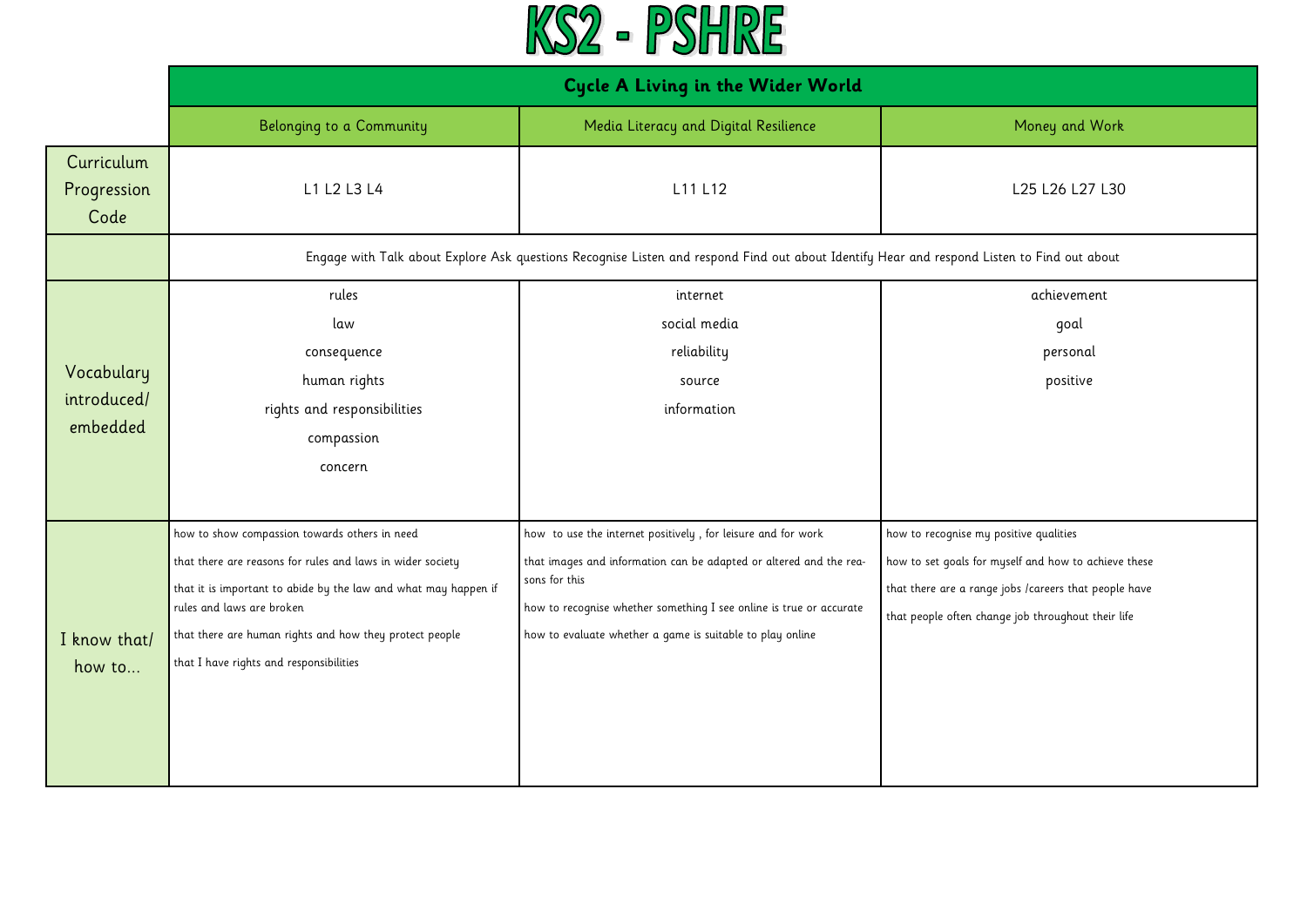

|                                       | <b>Cycle B Living in the Wider World</b>                                                                                                                                                                                                                                     |                                                                                                                                                                                                                                                                                                                                                                                                                                                                                                                            |                                                                                                                                                                                                                                                                                                                                  |
|---------------------------------------|------------------------------------------------------------------------------------------------------------------------------------------------------------------------------------------------------------------------------------------------------------------------------|----------------------------------------------------------------------------------------------------------------------------------------------------------------------------------------------------------------------------------------------------------------------------------------------------------------------------------------------------------------------------------------------------------------------------------------------------------------------------------------------------------------------------|----------------------------------------------------------------------------------------------------------------------------------------------------------------------------------------------------------------------------------------------------------------------------------------------------------------------------------|
|                                       | Belonging to a Community                                                                                                                                                                                                                                                     | Media Literacy and Digital Resilience                                                                                                                                                                                                                                                                                                                                                                                                                                                                                      | Money and Work                                                                                                                                                                                                                                                                                                                   |
| Curriculum<br>Progression<br>Code     | L6 L7                                                                                                                                                                                                                                                                        | L13 L14                                                                                                                                                                                                                                                                                                                                                                                                                                                                                                                    | L17 L19 L20 L21                                                                                                                                                                                                                                                                                                                  |
|                                       |                                                                                                                                                                                                                                                                              | Engage with, Talk about, Explore Ask questions , Recognise, Listen and respond, Find out about , Identify , Hear and respond, Listen to , Find out about                                                                                                                                                                                                                                                                                                                                                                   |                                                                                                                                                                                                                                                                                                                                  |
| Vocabulary<br>introduced/<br>embedded | community<br>groups<br>value<br>contribution<br>compassion<br>concern                                                                                                                                                                                                        | data<br>commercial<br>targeted<br>connected devices<br>encourage                                                                                                                                                                                                                                                                                                                                                                                                                                                           | choice<br>spending decisions<br>budget<br>economic wellbeing<br>payment<br>positive<br>negative                                                                                                                                                                                                                                  |
| I know that/<br>how to                | that I belong to different communit4s as well as the school commu-<br>nity<br>that there are different groups of people that make up and contrib-<br>ute to a community<br>that individuals and groups help the local community (including<br>through volunteering and work) | that information and data is shared and used in different ways online<br>that everything shared online has a digital footprint<br>that organisations can use personal information to encourage people<br>to buy things<br>how to recognise online adverts<br>how to compare content shared for factual purposes and for advertis-<br>ing<br>that search results are ordered based on the popularity of the website<br>and that this can affect the information people access<br>(Links to Education for a Connected World) | how people make different spending decisions based on their budget,<br>values and needs<br>how to keep track of money and why it is important<br>that there are different ways to pay for things (cash, card,e-payment)<br>how spending can have a positive or negative effect on others (charities,<br>single use plastics etc) |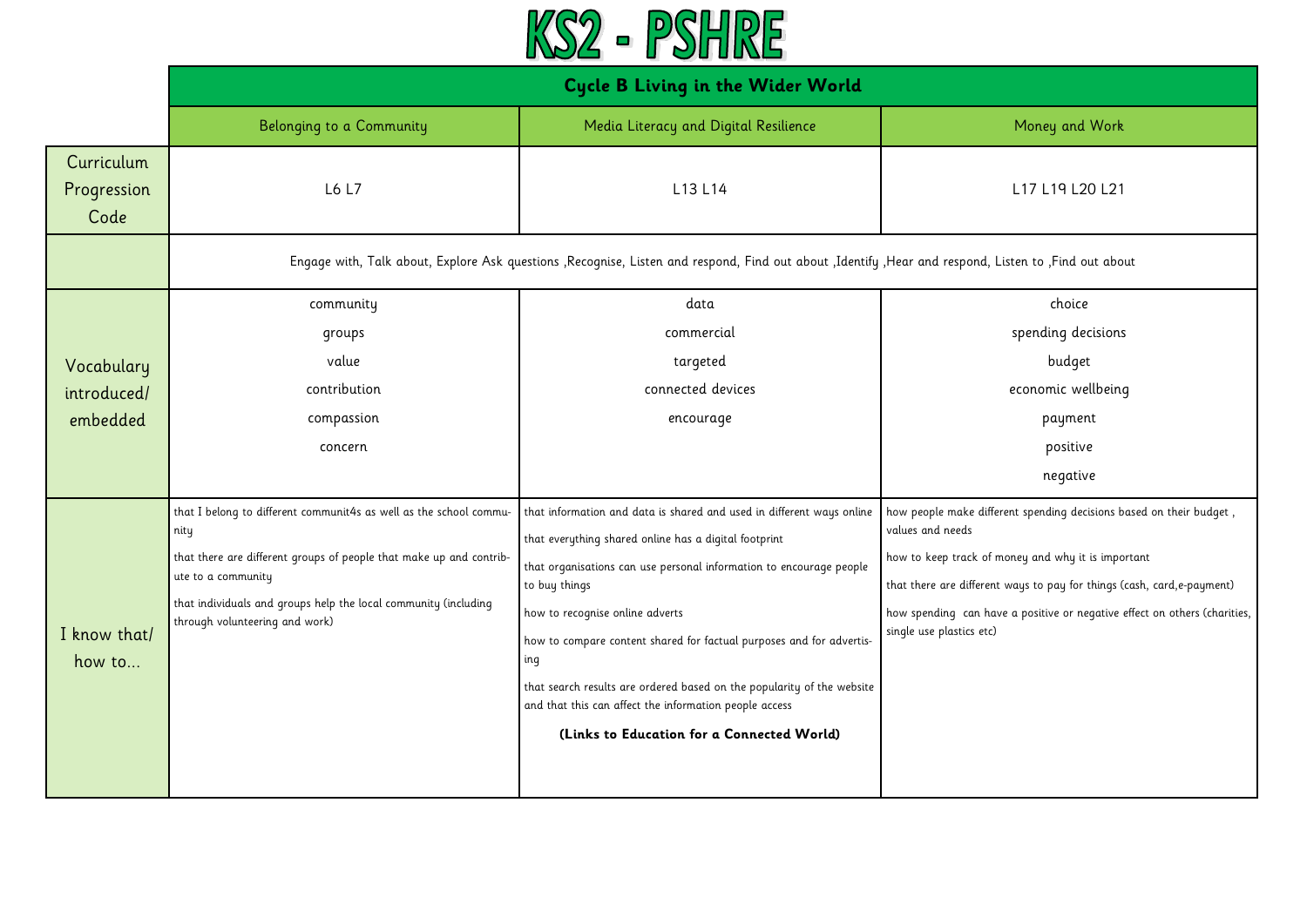

## PSHRE - Curriculum Progression



|               |                                          | <b>Key Stage 2</b>                                                                                                                                                                                                                                                                                                                                                                                                                                                                                                                                                                  |                                                                                                                                                                                                                                                                                                                                                                                                                                                                                                                                                                                                                                                                                                                                                                                                                                                                                                                                                                                                                                                                            |  |
|---------------|------------------------------------------|-------------------------------------------------------------------------------------------------------------------------------------------------------------------------------------------------------------------------------------------------------------------------------------------------------------------------------------------------------------------------------------------------------------------------------------------------------------------------------------------------------------------------------------------------------------------------------------|----------------------------------------------------------------------------------------------------------------------------------------------------------------------------------------------------------------------------------------------------------------------------------------------------------------------------------------------------------------------------------------------------------------------------------------------------------------------------------------------------------------------------------------------------------------------------------------------------------------------------------------------------------------------------------------------------------------------------------------------------------------------------------------------------------------------------------------------------------------------------------------------------------------------------------------------------------------------------------------------------------------------------------------------------------------------------|--|
|               |                                          |                                                                                                                                                                                                                                                                                                                                                                                                                                                                                                                                                                                     | <b>LEARNING PROGRESSION</b>                                                                                                                                                                                                                                                                                                                                                                                                                                                                                                                                                                                                                                                                                                                                                                                                                                                                                                                                                                                                                                                |  |
|               | Families and Friendships                 | R1. about the roles different people (e.g. acquaintances, friends and relatives)<br>play in our lives<br>R2. to identify the people who love and care for them and what they do to<br>help them feel cared for<br>R3. about different types of families including those that may be different to<br>their own<br>R4. to identify common features of family life<br>R5. that it is important to tell someone (such as their teacher) if something<br>about their family makes them unhappy or worried<br>R10. that bodies and feelings can be hurt by words and actions; that people | R6. about how people make friends and what makes a good friendship<br>R7. about how to recognise when they or someone else feels lonely and what to do<br>R8. simple strategies to resolve arguments between friends positively<br>R9. how to ask for help if a friendship is making them feel unhappy<br>R24. how to listen to other people and play and work cooperatively<br>R11. about how people may feel if they experience hurtful behaviour or bullying<br>R12. that hurtful behaviour (offline and online) including teasing, name-calling, bullying and deliberately excluding others is not                                                                                                                                                                                                                                                                                                                                                                                                                                                                     |  |
| Relationships | Safe Relationships                       | can say hurtful things online<br>R13. to recognise that some things are private and the importance of re-<br>specting privacy<br>R15. how to respond safely to adults they don't know<br>R16. about how to respond if physical contact makes them feel uncomforta-<br>ble or unsafe<br>R17. about knowing there are situations when they should ask for permis-<br>sion and also when their permission should be sought                                                                                                                                                             | acceptable; how to report bullying; the importance of telling a trusted adult<br>R14. that sometimes people may behave differently online, including by pretending to be someone they are not<br>R18. about the importance of not keeping adults' secrets (only happy surprises that others will find out about eventually)<br>R19. basic techniques for resisting pressure to do something they don't want to do and which may make them unsafe<br>R20. what to do if they feel unsafe or worried for themselves or others; who to ask for help and vocabulary to use when asking<br>for help; importance of keeping trying until they are heard<br>R27. about keeping something confidential or secret, when this should (e.g. a birthday surprise that others will find out about)<br>or should not be agreed to, and when it is right to break a confidence or share a secret<br>R28. how to recognise pressure from others to do something unsafe or that makes them feel uncomfortable and strategies for<br>managing this                                           |  |
|               | Respecting<br>Ourselves<br>and<br>Others | R21. about what is kind and unkind behaviour, and how this can affect oth-<br>ers<br>R22. about how to treat themselves and others with respect; how to be po-<br>lite and courteous                                                                                                                                                                                                                                                                                                                                                                                                | R23. to recognise the ways in which they are the same and different to others<br>R24. how to listen to other people and play and work cooperatively<br>R25. how to talk about and share their opinions on things that matter to them<br>R30. that personal behaviour can affect other people; to recognise and model respectful behaviour online<br>R31. to recognise the importance of self-respect and how this can affect their thoughts and feelings about themselves; that<br>everyone, including them, should expect to be treated politely and with respect by others (including when online and/or anony-<br>mous) in school and in wider society; strategies to improve or support courteous, respectful relationships<br>R32. about respecting the differences and similarities between people and recognising what they have in common with others<br>e.g. physically, in personality or background<br>R33. to listen and respond respectfully to a wide range of people, including those whose traditions, beliefs and lifestyle are<br>different to their own |  |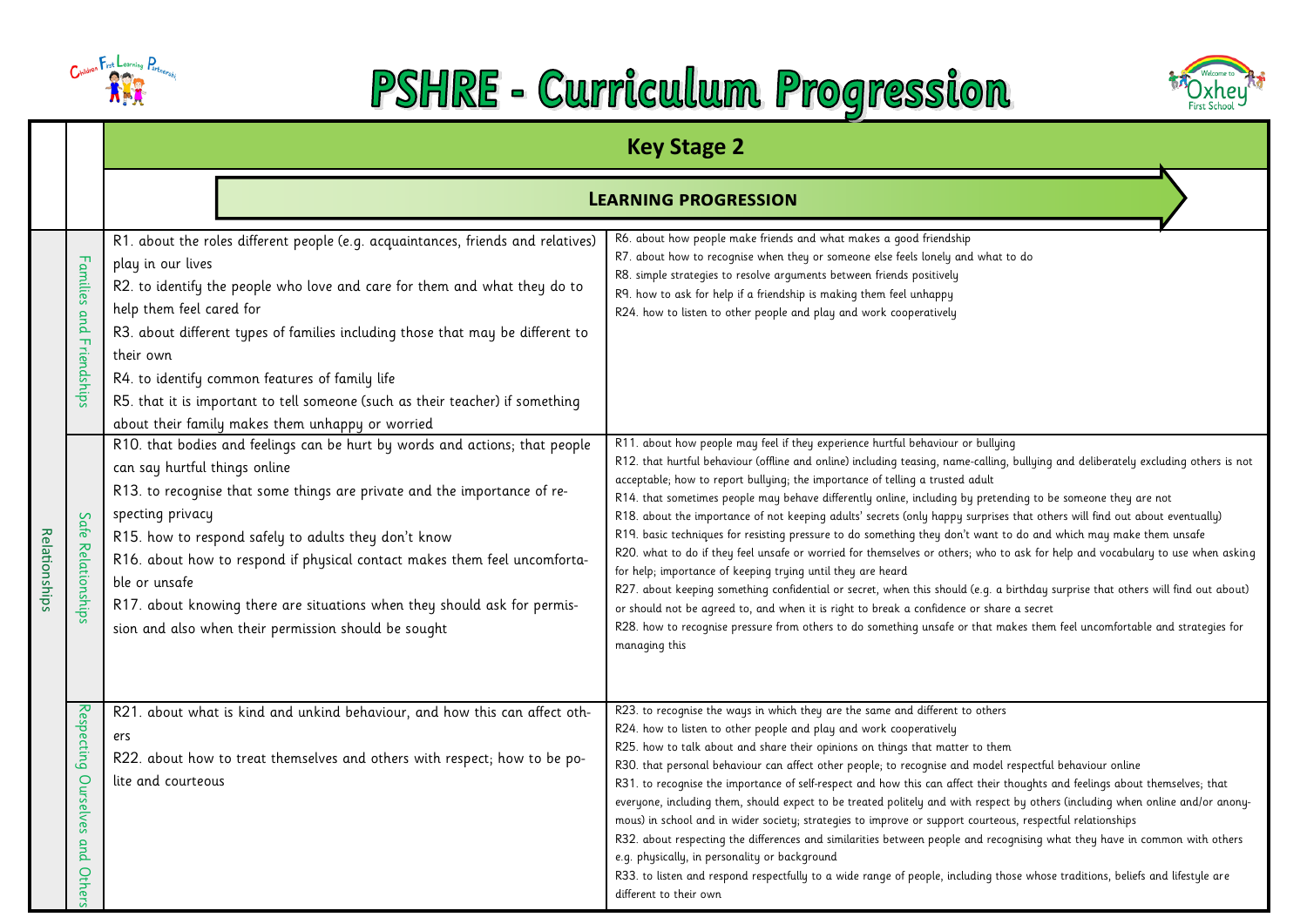

|                                       | <b>Cycle A Relationships</b>                                                                                                                                                                                                                                                                                                              |                                                                                                                                                                                                                                                                                                                                           |                                                                                                                                                                                                                                       |
|---------------------------------------|-------------------------------------------------------------------------------------------------------------------------------------------------------------------------------------------------------------------------------------------------------------------------------------------------------------------------------------------|-------------------------------------------------------------------------------------------------------------------------------------------------------------------------------------------------------------------------------------------------------------------------------------------------------------------------------------------|---------------------------------------------------------------------------------------------------------------------------------------------------------------------------------------------------------------------------------------|
|                                       | <b>Families and Friendships</b>                                                                                                                                                                                                                                                                                                           | Safe Relationships                                                                                                                                                                                                                                                                                                                        | <b>Respecting Ourselves and Others</b>                                                                                                                                                                                                |
| Curriculum<br>Progression<br>Code     | R1 R6 R7 R8 R9                                                                                                                                                                                                                                                                                                                            | R19 R20 R24 R23<br>Engage with, Talk about, Explore, Ask questions, Recognise, Listen and respond, Find out about, Identify, Hear and respond, Listen to, Find out about, Compare and contrast,                                                                                                                                           | R30 R31                                                                                                                                                                                                                               |
|                                       | Consider<br>relationship                                                                                                                                                                                                                                                                                                                  | bullying                                                                                                                                                                                                                                                                                                                                  | respect                                                                                                                                                                                                                               |
| Vocabulary<br>introduced/<br>embedded | online<br>care<br>single parent<br>step-parents<br>,foster<br>stability,<br>security                                                                                                                                                                                                                                                      | offline<br>online<br>privacy<br>boundaries<br>respectful<br>strategies                                                                                                                                                                                                                                                                    | self respect<br>behaviour<br>community<br>wider society                                                                                                                                                                               |
| I know that/<br>how to                | that there are different types of families<br>that positive family life can provide support, stability<br>and love<br>how to recognise the characteristics of a healthy fami-<br>ly life<br>that there are different ways that people can care for<br>each other<br>how to identify if/when something is making me feel<br>unsafe/unhappy | how to resisting pressure to do something they don't<br>want to do and which may make them unsafe<br>how to use the strategies they know if they feel unsafe<br>or worried for themselves or others<br>how to ask for help and the vocabulary to use how to<br>learn and play cooperatively<br>(Links to Education for a Connected World) | that behaviour affects others<br>how self respect can affect behaviour towards others<br>how self respect affects thoughts and feelings<br>that hey can expect to be treated with respect<br>that they are expected to respect others |